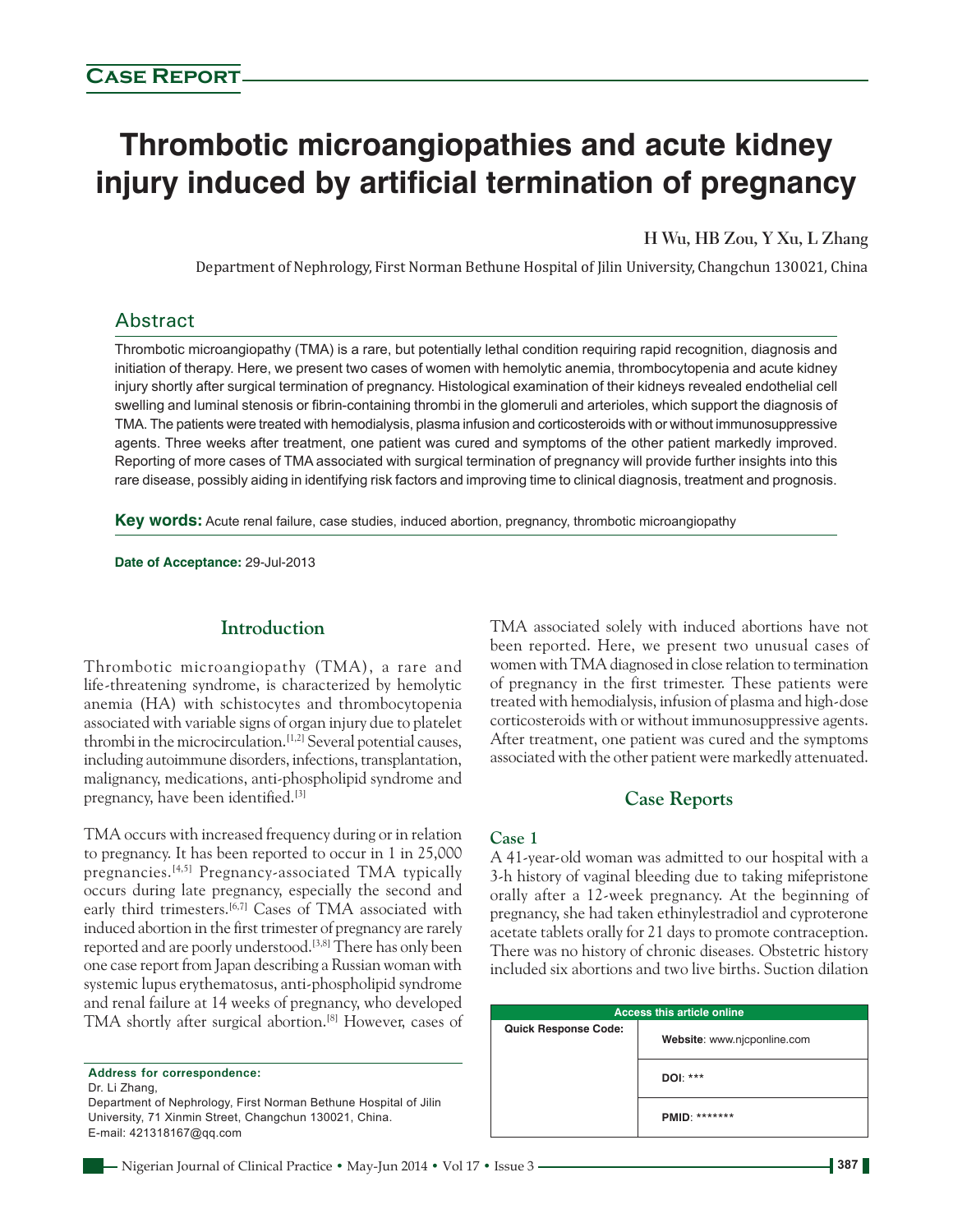and curettage were performed after admission because of the quantity of vaginal bleeding due to expulsion of the embryo and placental tissue. The quantity of decidua tissue and cruor was measured to 300 ml.

On the first post‑operative day, patient had fatigue, headache and oliguria and was confused and disoriented. The hemoglobin level declined from 107 g/L pre-operatively to  $73$  g/L post-operatively. The laboratory findings [Table 1] indicated that patient had anemia, thrombocytopenia, renal failure, proteinuria, microscopic hematuria, urinary siderosis, elevated reticulocyte and serum L-lactate dehydrogenase (LDH) levels and more importantly, schistocytosis; all these findings supported the TMA diagnosis. Meanwhile, her anti-cardiolipin antibodies, anti-nuclear antibodies, anti‑double stranded deoxyribonucleic acid (DNA) antibodies, myeloperoxidase anti‑neutrophil cytoplasmic autoantibodies, (MPO‑ANCAs) proteinase‑3 anti‑neutrophil cytoplasmic autoantibodies,(PR3‑ANCAs) anti‑glomerular basement membrane (GBM) antibody, Coombs test and Ham test were all negative.

Renal biopsy on the 12 day of hospitalization revealed segmental proliferation of mesangial cells and matrix in the glomeruli, diffuse vacuolar degeneration of cells in the tubules and intima mucoid edematous thickening and endothelial cell swelling with lumenal stenosis in the arterioles [Figure 1a]. Fibrin thrombi were not found in the glomeruli or arterioles. No immune deposits were shown by electron microscopy or by immunofluorescence microscopy.

Patient was diagnosed with TMA and acute renal failure. Hemodialysis and plasma infusion were initiated while she was given pulse hexadecadrol (10 mg/day, three doses) and oral prednisolone (1mg/kg). Three weeks after corticosteroid treatment, laboratory investigations showed renal function, platelet count, red blood cell number, hemoglobin level and LDH level recovered to normal levels and there were no schistocytes in the peripheral blood smear.

#### **Case 2**

A 38‑year‑old woman was admitted to our hospital with a 3‑day history of edema and anuria. Medical history



**Figure 1:** Histological findings of renal biopsy specimens (a) Light micrograph of the renal biopsy from the patient in Case 1, showing endothelial cell swelling and lumenal stenosis in the arterioles (arrow) H and E,  $\times$ 400. (b) Light micrograph of the renal biopsy from the patient in Case 2, showing fibrin thrombi in the glomeruli (arrows) Masson trichrome stain, ×400. (c) Light micrograph of the renal biopsy from the patient in Case 2, showing fibrin thrombi in the glomeruli and arterioles (arrows) Masson trichrome stain, ×40

| Table 1: Laboratory data from the two patients in the study |              |                       |              |                       |               |  |  |
|-------------------------------------------------------------|--------------|-----------------------|--------------|-----------------------|---------------|--|--|
| <b>Laboratory tests</b>                                     | Case 1       |                       | Case 2       |                       | Normal value  |  |  |
|                                                             | At admission | <b>Post-treatment</b> | At admission | <b>Post-treatment</b> |               |  |  |
| RBC, 10 <sup>12</sup> /L                                    | 3.03         | 3.77                  | 2.97         | 2.54                  | 3,50-5,00     |  |  |
| Hb, g/L                                                     |              |                       |              |                       |               |  |  |
| Pre-operative                                               | 107          | 114                   | 126          | 71                    | 110-150       |  |  |
| Post-operative                                              | 73           |                       | 67           |                       |               |  |  |
| WBC, $10^9$ /L                                              | 7.3          | 9.3                   | 10.7         | 9.8                   | $4 - 10$      |  |  |
| PLT, $10^9$ /L                                              | 58           | 147                   | 83           | 200                   | 100-300       |  |  |
| Hematocrit, L/L                                             | 0.217        | 0.35                  | 0.215        | 0.23                  | 0.370-0.480   |  |  |
| Reticulocytes, 10 <sup>12</sup> /L                          | 0.11         | 0.09                  | 0.13         | 0.04                  | 0.0224-0.0829 |  |  |
| Creatinine, umol/L                                          | 359.6        | 72.1                  | 717.1        | 291.9                 | 44.0-115.0    |  |  |
| BUN, mmol/L                                                 | 13.02        | 7.58                  | 27.15        | 9.61                  | 3.20-7.00     |  |  |
| LDH, U/L                                                    | 421          | 190                   | 2147         | 291                   | 135-226       |  |  |
| Indirect bilirubin, umol/L                                  | 26.4         | 9.1                   | 12.5         | 5                     | $5.1 - 21.4$  |  |  |
| Serum total protein, g/L                                    | 47.7         | 60.3                  | 45.4         | 53.4                  | 60.0-83.0     |  |  |
| Serum albumin, g/L                                          | 23.6         | 35.7                  | 25.1         | 29.9                  | 35.0-55.0     |  |  |
| Urinary proteinuria                                         | $+$          | $\overline{a}$        | $3+$         | $+$                   |               |  |  |
| Urinary occult blood                                        | $3+$         | $\sim$                | $3+$         | $3+$                  | ÷.            |  |  |
| Urinary sediments RBC per high-power field                  | 0.5          | 0.5                   | 608.2        | 6.7                   | $0.0 - 5.0$   |  |  |
| Urinary protein excretion, g/day                            | 0.09         | 0.10                  | No data      | No data               | < 0.20        |  |  |
| Urinary siderosis                                           | $+$          | $+$                   | $^{+}$       | $+$                   |               |  |  |
| Serum C3, g/L                                               | 0.748        | 0.10                  | 0.80         | 0.12                  | $0.90 - 1.80$ |  |  |
| Serum C4, g/L                                               | 0.17         | 0.30                  | 0.14         | 0.40                  | $0.10 - 1.40$ |  |  |
| Peripheral blood smear                                      | Schistocytes |                       | Schistocytes |                       |               |  |  |

BUN=Blood urea nitrogen; C=Complement; Hb=Hemoglobin; LDH=L‑lactate dehydrogenase; PLT=Platelet; RBC=Red blood cell; WBC=White blood cell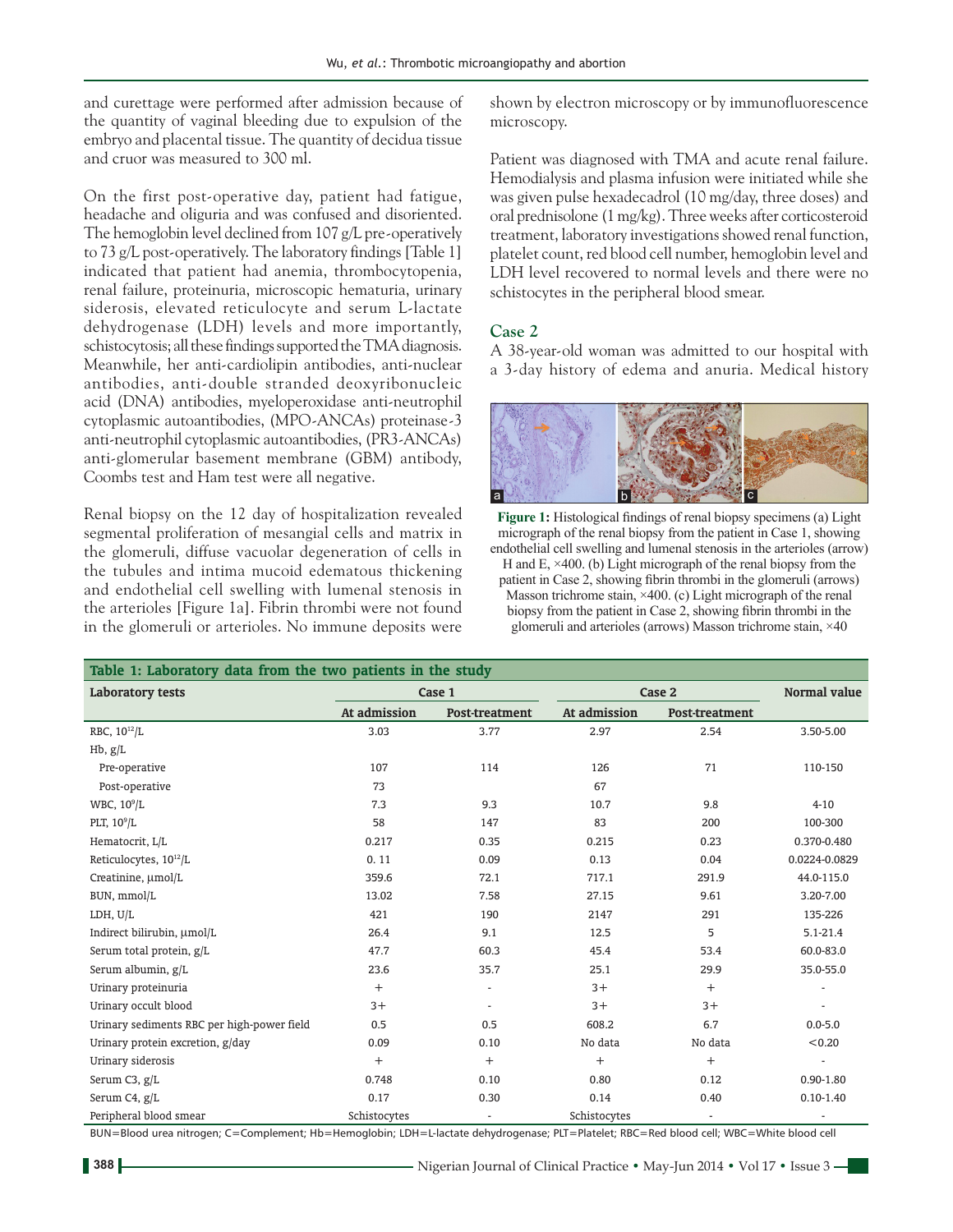review revealed that patient had had suction dilation and curettage 9 days ago for an induced abortion after an 8‑week pregnancy. The day after the operation, hemoglobin declined from 126  $g/L$  pre-operatively to 77  $g/L$  post-operatively and platelets declined from  $220 \times 10^9$ /L pre-operatively to  $47 \times 10^9$ /L post-operatively. There was no remarkable history of chronic diseases*.* Obstetric history included one live birth. At admission, the patient suffered from abdominal pain, nasal hemorrhage and edema and her urinary volume was only 40 ml/day. Physical examination revealed a body temperature of 38°C, severe anemia and edema.

The laboratory findings [Table 1] indicated that the patient had anemia, thrombocytopenia, renal failure, proteinuria, microscopic hematuria, urinary siderosis, elevated reticulocyte and serum LDH levels and more importantly, schistocytosis. Meanwhile, her anti-cardiolipin antibodies, anti‑nuclear antibodies, anti‑double stranded DNA antibodies, MPO ‑ANCAs, PR3‑ANCAs, anti-GBM antibody, Coombs tests and Ham test were all negative. Renal biopsy on the  $2<sup>nd</sup>$  day of hospitalization revealed fibrin thrombi in the glomeruli [Figure 1b] and arterioles [Figure 1c] in the absence of immune deposits, which is characteristic of TMA. Electron microscopy showed no electron-dense deposit.

She was diagnosed with TMA and acute kidney injury. Hemodialysis and plasma infusion were initially performed. Meanwhile, she was given a bolus of methylprednisolone (500 mg/day, three doses) and cyclophosphamide (0.6 g/day, 1 dose/month). Patient then continued on oral prednisolone (1 mg/kg/day). Three weeks after corticosteroid treatment, edema and anuria were corrected. Laboratory investigations showed renal function, platelet count, red blood cell count and hemoglobin levels improved. LDH recovered to normal levels and there were no schistocytes in the peripheral blood smear.

## **Discussion**

TMA is a rare, but serious disorder that is associated with anemia and significant organ failure due to the deposition of fibrin and platelet thrombi in the microcirculation.[9] Pregnancy is one of the common precipitating events for TMA. This is thought to be due to the association of pregnancy with increasing concentrations of procoagulant factors, decreasing fibrinolytic activity, loss of endothelial cell thrombomodulin and changes of hormones.[4,5] Interestingly, anemia and even thrombocytopenia emerged in both cases shortly after surgical termination of pregnancy. TMA is believed to manifest from endothelial dysfunction, but the mechanistic relationship between TMA and termination of pregnancy in the present cases is unknown. It is unlikely that the operation by itself triggered the onset of TMA. Rather, decreasing human chorionic gonadotropin (HCG) levels after termination of pregnancy, possibly in synergy with endothelial and hemostasis dysfunction, may have caused a predisposition for development of TMA.

It was challenging to make a correct diagnosis for TMA in the present cases. The following set of five signs and symptoms has been associated with TMA: thrombocytopenia, microangiopathic HA, neurological abnormalities, renal failure and fever.<sup>[6,7]</sup> The diagnostic laboratory features of TMA in pregnancy are identical to those in the non‑pregnant state, which include anemia and thrombocytopenia. Evidence of red cell fragmentation (schistocytes and polychromasia) should be sought on the peripheral blood smear; elevated LDH and indirect hyperbilirubinemia are also commonly seen. A negative direct Coomb's test is necessary to exclude autoimmune HA.[10]

The diagnosis of TMA was confirmed by renal biopsy. In TMA, glomerular endothelial damage leads to the formation of microthrombi within the glomerular capillaries and subsequent endothelial cell proliferation, thickening of the basement membrane and formation of double contours.[11] In the first case, we did not have prior experience with the diagnosis of TMA and there was a delay of 12 days for the renal biopsy. The second case, in contrast, featured an immediate renal biopsy due to prior experience in the diagnosis. In the first case, although fibrin thrombi and double contours were not found in the glomeruli or arterioles, intima mucoid edematous thickening, endothelial cell swelling in the arterioles, and luminal stenosis of arterioles were observed, which were consistent with TMA. In the second case, renal biopsy revealed fibrin thrombi in the glomeruli and arterioles in the absence of immune deposits, which is characteristic of TMA.

At present, the most effective therapeutic regimen for acute TMA is plasma exchange or infusion due to complement dysregulation.[12] Although plasma exchange had not been carried out in our patients, hemodialysis and plasma infusion were shown to be effective. Meanwhile, several trials suggested that the administration of high-dose steroids improves clinical outcomes.[12‑14] Hence, corticosteroids were given in the present cases. Other trials have suggested that cyclophosphamide provides comparably high remission rates in severe TMA with acceptable side‑effects and should be considered in the more severe patients.[15] Patient in Case 2 was given cyclophosphamide because of the severity of symptoms and kidney injury. After 3 weeks of treatment, one patient was cured and the other patient's symptoms were markedly improved.

## **Conclusion**

The present cases show that TMA may be associated with termination of pregnancy. An accurate diagnosis of TMA is challenging when symptoms occur in women after